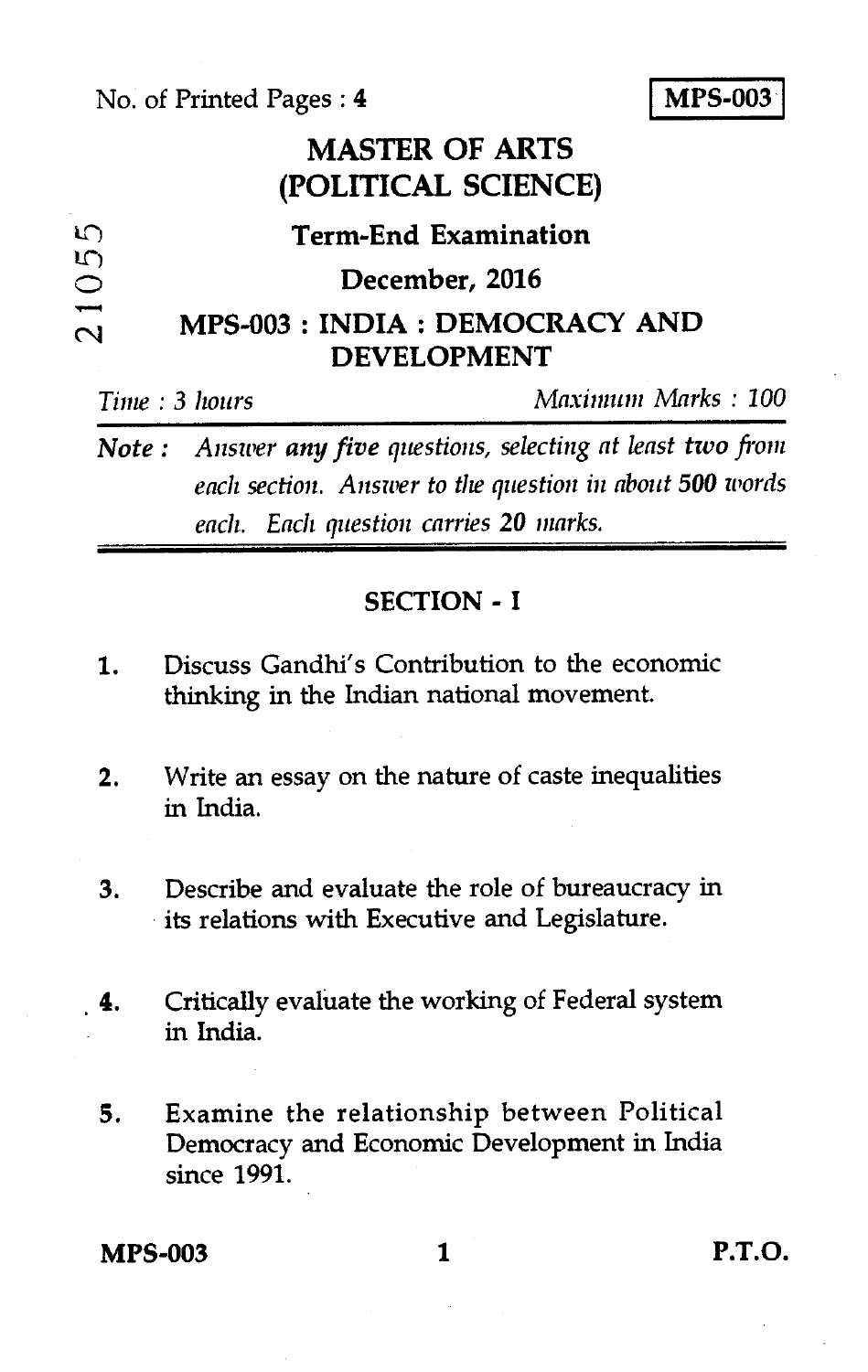### **SECTION - II**

- 6. Analyse the role of New Social movements as agents of radical democracy.
- 7. Describe the phenomena of regionalism in India.
- 8. Critically examine the divergent views on sustainable development.
- 9. Critically evaluate the Basic Minimum Needs approach towards human development.
- 10. Write an essay on the evolution of Religious Politics in India.

**MPS-003 2**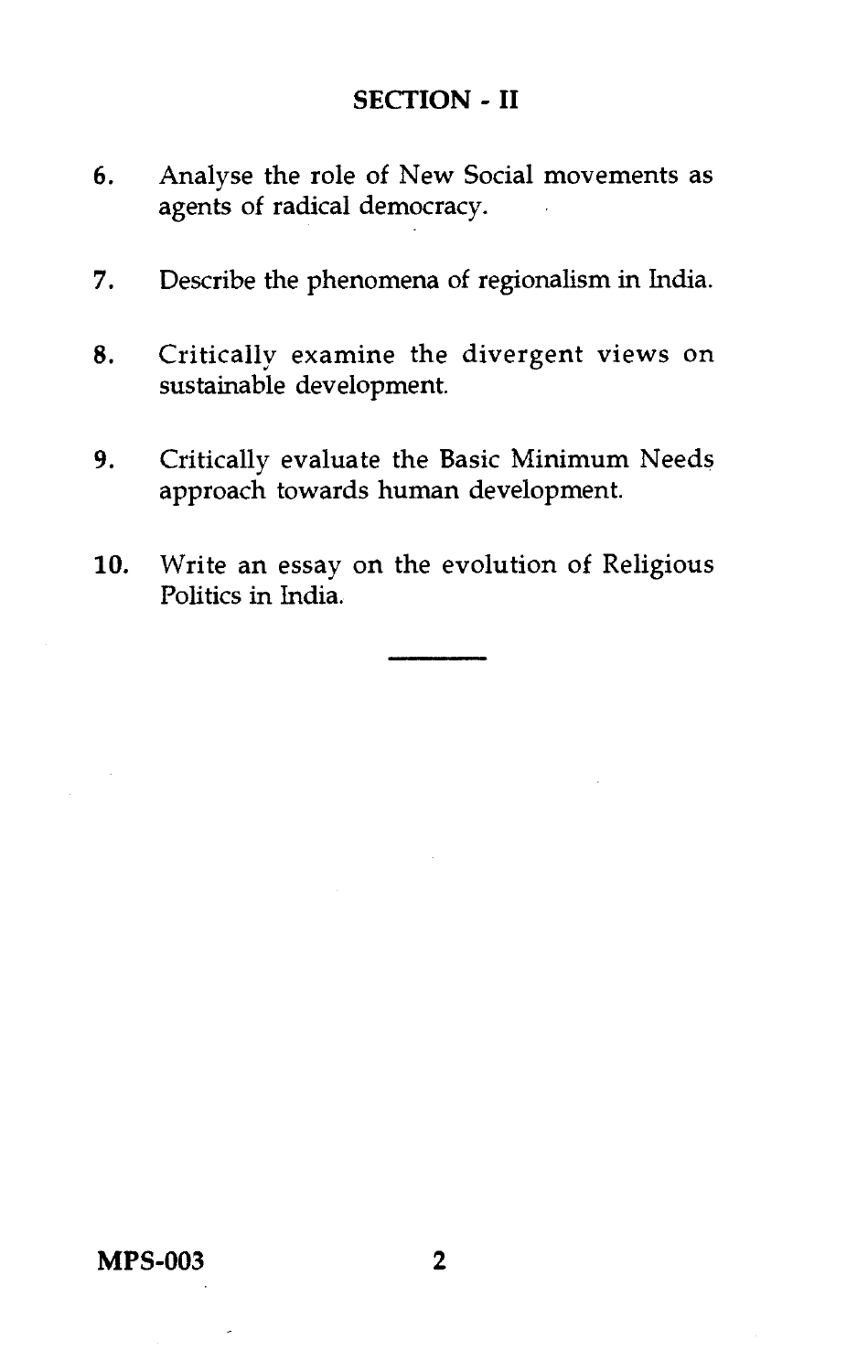एम.पी.एस.-003

# स्नातकोत्तर उपाधि कार्यक्रम (राजनीति शास्त्र) सत्रांत परीक्षा दिसम्बर, 2016

एम.पी.एस.-003 : भारत : लोकतन्त्र और विकास

समय : 3 घण्टे

अधिकतम अंक : 100

निम्न में से **किन्हीं पाँच** प्रश्नों के उत्तर दीजिए, प्रत्येक भाग में से नोट : कम से कम दो प्रश्न चुनिए। प्रत्येक प्रश्न का उत्तर लगभग 500 शब्दों में दीजिए। प्रत्येक प्रश्न के 20अंक हैं।

भाग - 1

- भारतीय राष्ट्रीय आन्दोलन में गाँधी के आर्थिक विचार के योगदान 1. की चर्चा कीजिए।
- भारत में जातिगत असमानताओं की प्रकृति पर निबन्ध लिखिए।  $2.$
- कार्यपालिका और विधानपालिका के साथ संबंधों में नौकरशाही  $\overline{\mathbf{3}}$ . की भूमिका का वर्णन और मूल्यांकन कोजिए।
- भारत में संघीय व्यवस्था के कार्यों का आलोचनात्मक मूल्यांकन  $\overline{\mathbf{4}}$ . कोजिए।
- 1991 से भारत में राजनीतिक लोकतन्त्र और आर्थिक विकास 5. के बीच संबंधों की समीक्षा कीजिए।

**MPS-003** 

P.T.O.